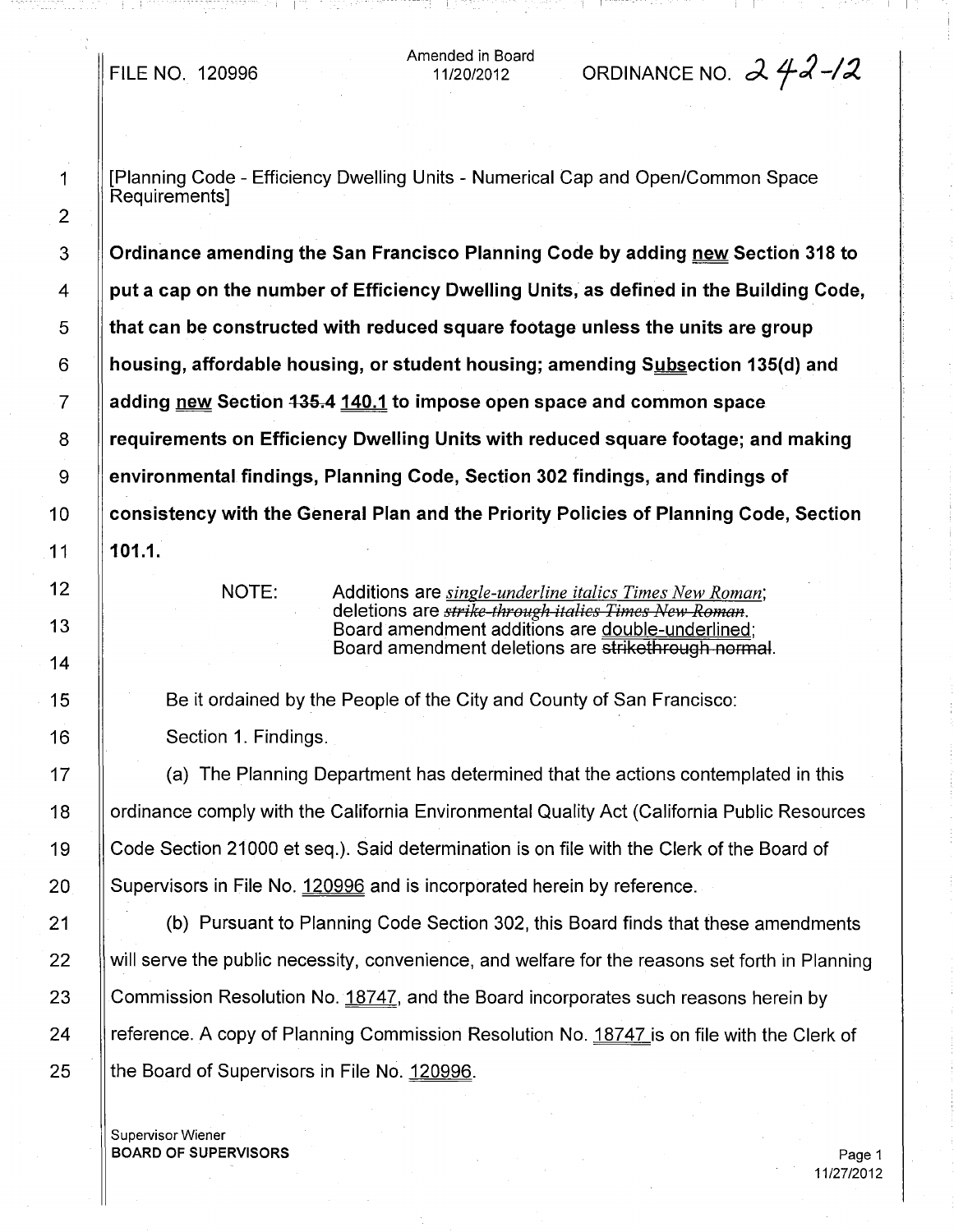1  $\parallel$  (c) This Board finds that these Planning Code amendments are consistent with the 2 | General Plan and with the Priority Policies of Planning Code Section 101.1 for the reasons set 3 Forth in Planning Commission Resolution No. 18747, and the Board hereby incorporates such 4 | reasons herein by reference.

r r

6 Section 2. The San Francisco Planning Code is hereby amended by adding new 7 | Section 318, to read as follows:

*SEC.* 318. *EFFICIENCYDWELLING UNITS WITH REDUCED SQUARE FOOTAGE.*

 *Ca) Definition. For purposes ofthis Section, an "Efficiency Dwelling Unit with reduced square* .*footage" shall mean an Efficiency Dwelling Unit with a living room ofless than 220 square feet and meeting the requirements ofSection-1208.* 4 *ofthe San Francisco Building Code that is not affordable housing, group housing, or student housing as defined in this Code.*

 (b) *Limitation on the total number ofEfficiency Dwelling Units with reduced square footage that can be constructed. The Planning Department may approve the construction ofup to a total number of375 Efficiency Dwelling Units with reduced square footage,' provided, however, that Efficiency Dwelling Units shall not be included in this total. For purposes ofthis subsection, individual units will be counted even ifthey comprise less than the total number ofunits in the building.*

 *Cc) Reporting and reauthorization. After the approval ofapproximately* 325 *Efficiency Dwelling Units with reduced square footage, the Planning Department* in collaboration with the Mayor's Office of Housing *shall submit a report to the Board ofSupervisors that provides whatever information* tHe those *Departments believes will assist the Board in determining whether to increase the numerical cap on the number ofEfficiency Units with reduced square footage or to otherwise modify the requirements.* At a minimum, the report shall include the following information:

Supervisor Wiener **BOARD OF SUPERVISORS** Page 2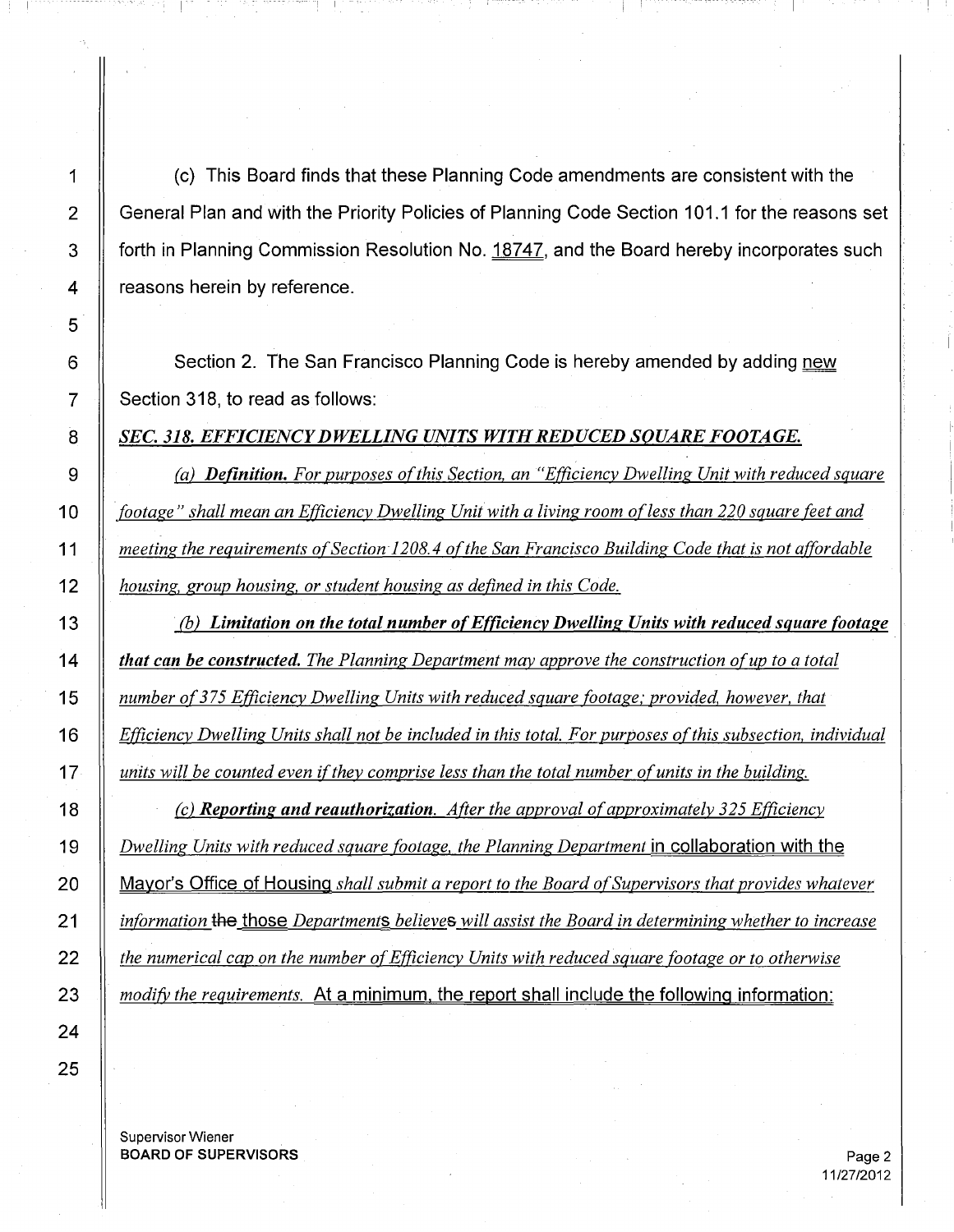1 (1) Pricing information. based on data from the Assessor's Office. for sales properties 2 | and, to the extent feasible, rental prices for the Efficiency Dwelling Units with reduced square  $3 \parallel$  footage;

4  $\parallel$  (2) A comparison of the sales and rental pricing information for Efficiency Dwelling 5 | Units with reduced square footage to similar data for studio and 1-bedroom dwelling units;

6  $\parallel$  (3) A map showing where the Efficiency Dwelling Units with reduced square footage  $7 \parallel$  are located, both projects that are entitled but not yet built and projects that have been 8 **constructed**:

9  $\parallel$  (4) A comparison of the numbers of Efficiency Dwelling Units with reduced square 10 **footage that are entitled and/or built and the goals for other dwelling unit sizes within any** 11 **A** adopted Area Plans; and

12 | (5) A comparison of the numbers of Efficiency Dwelling Units with reduced square 13 **footage with the quantified housing production goals, to the extent available by household** 14 **If income level, set forth in the Regional Housing Needs Allocation.** 

Section 3. The San Francisco Planning Code is hereby amended by amending Sub-Section 135(d), to read as follows:

SEC.135. USABLE OPEN SPACE FOR DWELLING UNITS AND GROUP HOUSING, R. NC, MIXED USE, C AND M DISTRICTS.

21 (d) **Amount Required.** Usable open space shall be provided for each building in the 22  $\parallel$  amounts specified herein and in Tables 135A and B for the district in which the building is

24 | In Neighborhood Commercial Districts, the amount of usable open space to be 25 all provided shall be the amount required in the nearest Residential District, but the minimum

Supervisor Wiener BOARD OF SUPERVISORS And the state of the state of the state of the state of the state of the state of the state of the state of the state of the state of the state of the state of the state of the state of the state of th

فينفسخ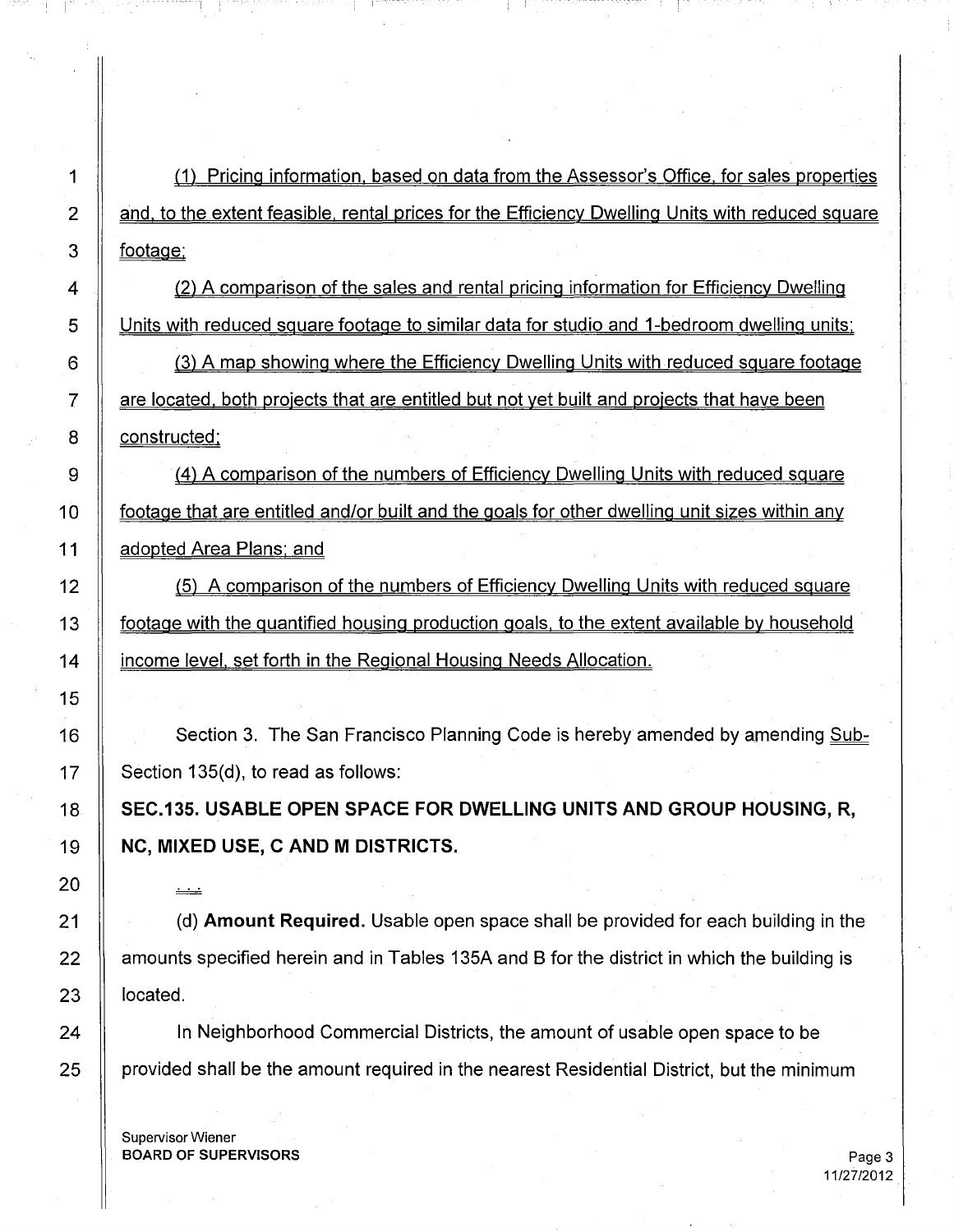1 amount of open space required shall be in no case greater than the amount set forth in Table 2 | 135A for the district in which the building is located. The distance to each Residential District 3 Shall be measured from the midpoint of the front lot line or from a point directly across the  $4 \parallel$  street there from, whichever requires less open space.

-I ' <sup>I</sup> <sup>I</sup>

 $\parallel$  (1) For dwellings other than those specified in Paragraphs (d)(2) through (d)(5) below, 6 the minimum amount of usable open space to be provided for use by each dwelling unit shall  $7 \parallel$  be as specified in the second column of Table 135A if such usable open space is all private. 8 N Where common usable open space is used to satisfy all or part of the requirement for a 9 dwelling unit, such common usable open space shall be provided in an amount equal to 1.33 10 Square feet for each one square foot of private usable open space specified in the second 11  $\parallel$  column of Table 135A. In such cases, the balance of the required usable open space may be 12 | provided as private usable open space, with full credit for each square foot of private usable 13 **open** space so provided.

 $\parallel$  (2) For group housing structures and SRO units, the minimum amount of usable open  $\parallel$  space provided for use by each bedroom or SRO unit shall be 1/3 the amount required for a  $\parallel$  dwelling unit as specified in Paragraphs (d)(1) above and (d)(4) and (d)(5), below. For 17 | purposes of these calculations, the number of bedrooms on a lot shall in no case be 18 | considered to be less than one bedroom for each two beds. Where the actual number of beds exceeds an average of two beds for each bedroom, each two beds shall be considered | equivalent to one bedroom.

 (3) For dwellings specifically designed for and occupied by senior citizens *orphysicelly Aandicapped persons*, as defined and regulated by Section 209.1 (m) of this Code, the minimum 23 Amount of usable open space to be provided for use by each dwelling unit shall be  $\frac{1}{2}$  the  $\parallel$  amount required for each dwelling unit as specified in Paragraph (d)(1) above.

Supervisor Wiener BOARD OF SUPERVISORS And the state of the state of the state of the state of the state of the state of the state of the state of the state of the state of the state of the state of the state of the state of the state of th

11/27/2012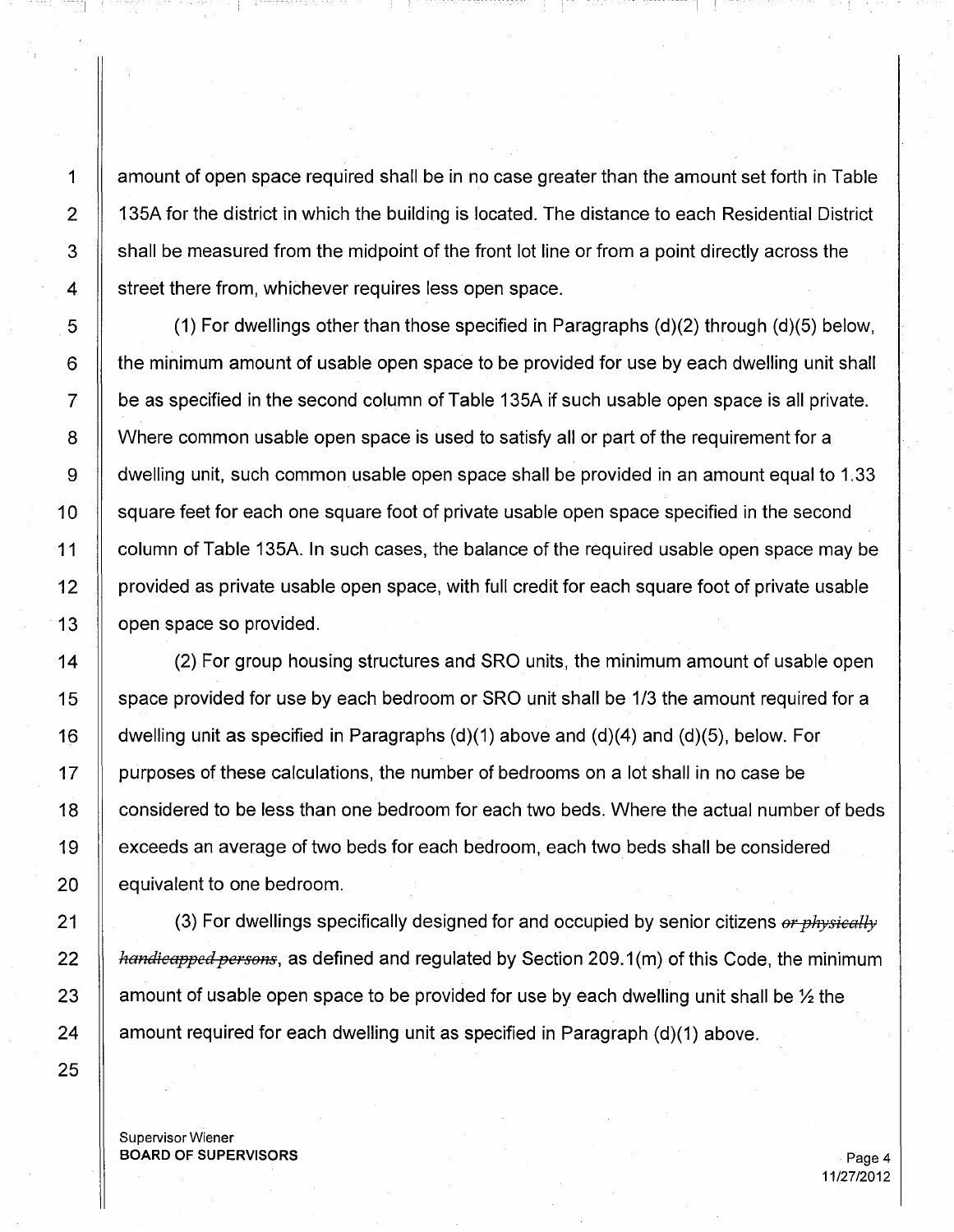1 (4) **DTR Districts.** For all residential uses, 75 square feet of open space is required per 2 A dwelling unit. All residential open space must meet the provisions described in this Section 3 | unless otherwise established in this subsection or in Section 825 or a Section governing an 4 I individual DTR District. Open space requirements may be met with the following types of open  $\overline{5}$   $\parallel$  space: "private usable open space" as defined in Section 135(a) of this Code, "common  $6 \parallel$  usable open space" as defined in Section 135(a) of this Code, and "publicly accessible open  $7 \parallel$  space" as defined in subsection (h) below. At least 40 percent of the residential open space is 8 Figure required to be common to all residential units. Common usable open space is not required to 9 be publicly-accessible. Publicly-accessible open space, including off-site open space 10  $\parallel$  permitted by subsection (i) below and by Section 827(a)(9), meeting the standards of 11 subsection (h) may be considered as common usable open space. For residential units with 12 | direct access from the street, building setback areas that meet the standards of Section 145.1 13 | and the Ground Floor Residential Design Guidelines may be counted toward the open space 14 | requirement as private non-common open space.

I I

15 (5) **Eastern Neighborhoods Mixed Use Districts.** The minimum amount of usable 16 | open space to be provided for use by each dwelling unit shall be as specified in Table 135B. 17 For group housing structures and SRO units, the minimum amount of usable open space 18  $\parallel$  provided for use by each bedroom shall be 1/3 the amount required for a dwelling unit as 19 | specified in Table 135B.

 (6) *Efficiency Dwelling Units With Reduced Square Footage. Common usable open space shall be the preferred method ofmeeting the open space requirement for Efficiency Dwelling Units with reduced square footage. as defined in Section* 318 *ofthis Code. Private open space shall not be credited toward satisfaction ofthe open space requirement for such units unless the Zoning Administrator determines that the provision ofcommon open space is infeasible or undesirable, in whole or in part, due to* (i) *site constraints,* (ii) *the special needs ofanticipated residents, or* (iii)

Supervisor Wiener **BOARD OF SUPERVISORS** Page 5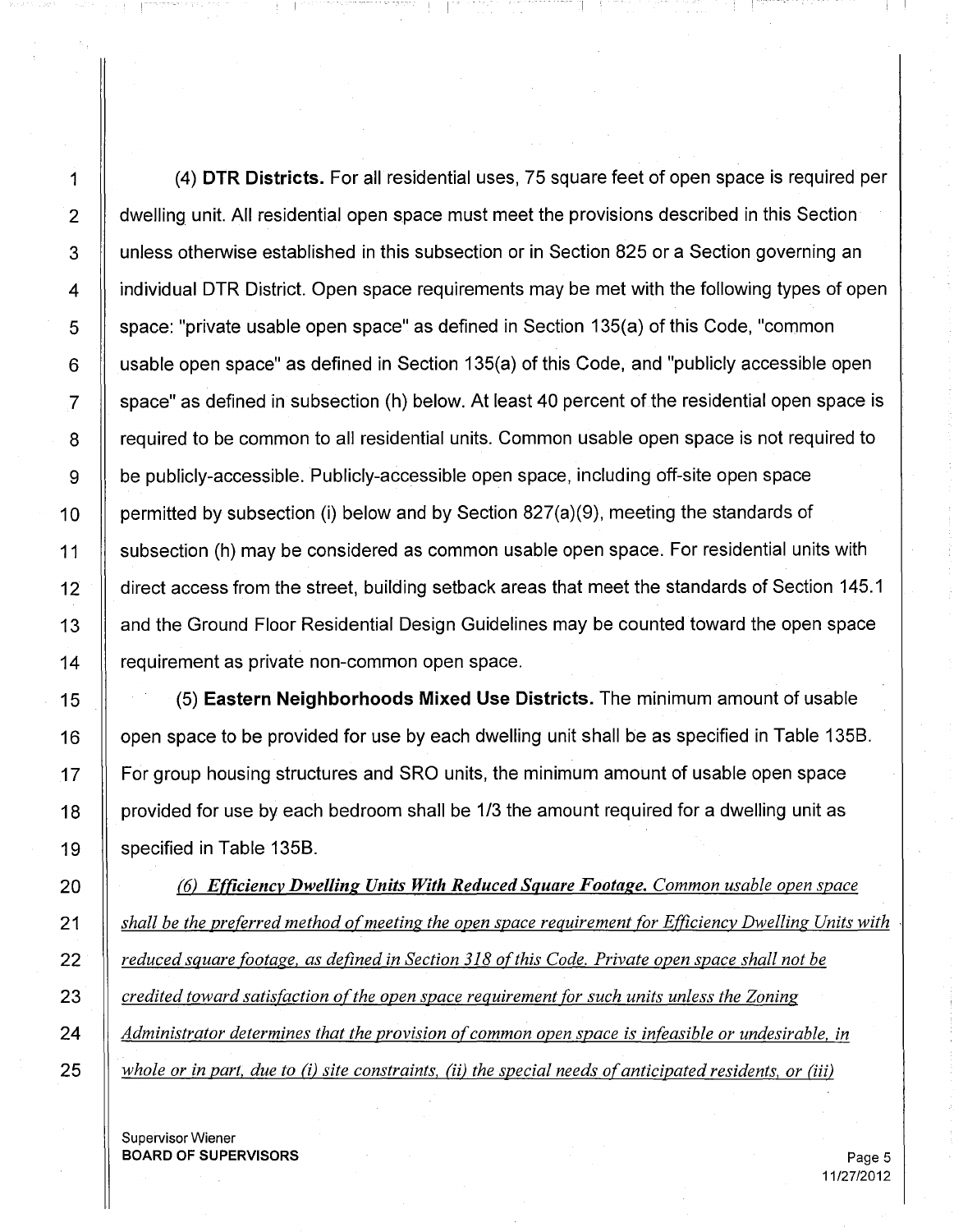*conflicts with other applicable policies and regulations, including but not limited to standards for the*

*treatment ofhistoric properties, the Americans with Disabilities Act, or the Building Code.*

| TABLE 135A<br>MINIMUM USABLE OPEN SPACE FOR DWELLING UNITS AND GROUP<br><b>HOUSING</b><br>OUTSIDE THE EASTERN NEIGHBORHOODS MIXED USE DISTRICT |                                                                                                                                   |                                                                                                              |
|------------------------------------------------------------------------------------------------------------------------------------------------|-----------------------------------------------------------------------------------------------------------------------------------|--------------------------------------------------------------------------------------------------------------|
| <b>District</b>                                                                                                                                | <b>Square Feet Of</b><br><b>Usable Open</b><br><b>Space Required</b><br>For Each<br><b>Dwelling Unit If All</b><br><b>Private</b> | Ratio of<br>Common<br><b>Usable</b><br><b>Open Space</b><br><b>That May Be</b><br>Substituted<br>for Private |
| RH-1(D), RH-1                                                                                                                                  | 300                                                                                                                               | 1.33                                                                                                         |
| $RH-1(S)$                                                                                                                                      | 300 for first unit;<br>100 for minor<br>second unit                                                                               | 1.33                                                                                                         |
| $RH-2$                                                                                                                                         | 125                                                                                                                               | 1.33                                                                                                         |
| $RH-3$                                                                                                                                         | 100                                                                                                                               | 1.33                                                                                                         |
| RM-1, RC-1,<br>RTO, RTO-M                                                                                                                      | 100                                                                                                                               | 1.33                                                                                                         |
| RM-2, RC-2, SPD                                                                                                                                | 80                                                                                                                                | 1.33                                                                                                         |
| RM-3, RC-3, RED                                                                                                                                | 60                                                                                                                                | 1.33                                                                                                         |
| <b>RM-4, RC-4, RSD</b>                                                                                                                         | 36                                                                                                                                | 1.33                                                                                                         |
| C-3, C-M, SLR, SLI,<br>SSO, M-1, M-2                                                                                                           | 36                                                                                                                                | 1.33                                                                                                         |
| $C-1, C-2$                                                                                                                                     | Same as for the R<br>District establishing<br>the dwelling unit<br>density ratio for the<br>C-1 or C-2 District                   |                                                                                                              |

Supervisor Wiener BOARD OF SUPERVISORS **Page 6** 

25

1

г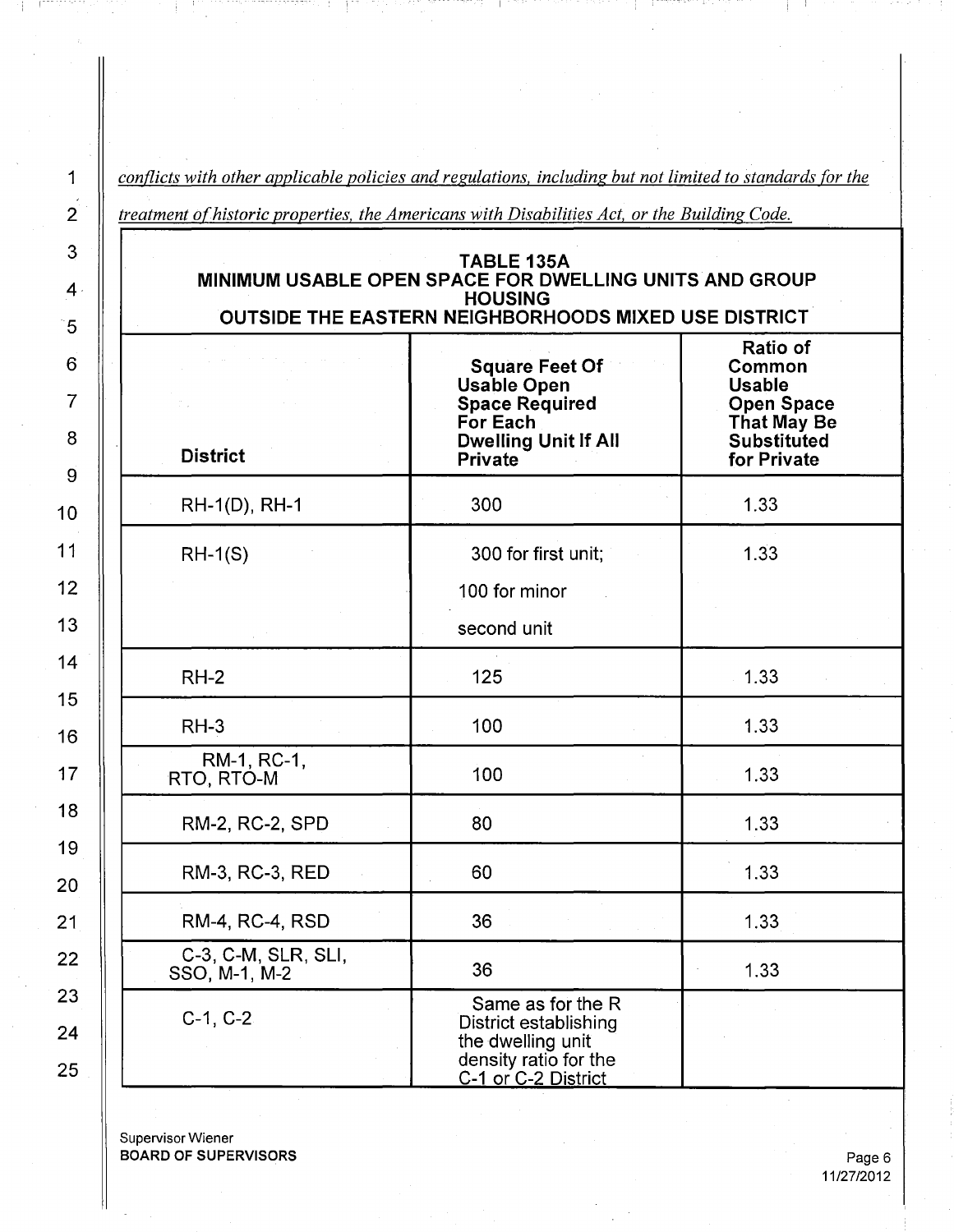ABLE 135B VlINIMUM USABLE OPEN SPACE FOR DWELLING UNITS AND GROUP HOUSING IN THE :::ASTERN NEIGHBORHOODS MIXED USE DISTRICTS Square feet of usable open  $\vert$  Square feet of usable open space per dwelling unit, if  $\|\cdot\|$  space per dwelling unit, if This table not applicable. 75 square feet per dwelling. See Sec. 135(d)(4). NC-1, NC-2, NCT-1, NCT-2, NC-S, Inner Sunset, Sacramento Street, West Portal Avenue, Ocean Avenue, Glen Park NC-3, Castro Street, Inner Clement Street, Outer Clement Street, Upper Fillmore Street, Haight Street, Union Street, Valencia Street, 24th Street-Mission, 24th Street-Noe Valley, NCT-3, SoMa, Mission Street Broadway, Hayes-Gough, Upper Market Street, North Beach, Polk Street Chinatown Community Business, Chinatown Residential Neighborhood Commercial, Chinatown Visitor Retail DTR not publicly accessible property 100 80 60 48 publicly accessible 1.33 1.33 1.33 1.00 Percent of open space that may be provided off site

In the construction of the construction of the construction of the construction of the construction of  $\Box$ 

Supervisor Wiener BOARD OF SUPERVISORS

1

2

3

4

5

6

7

8

9

10

11

12

13

14

15

16

17

18

19

20

21

22

23

24

25

Page 7 11/27/2012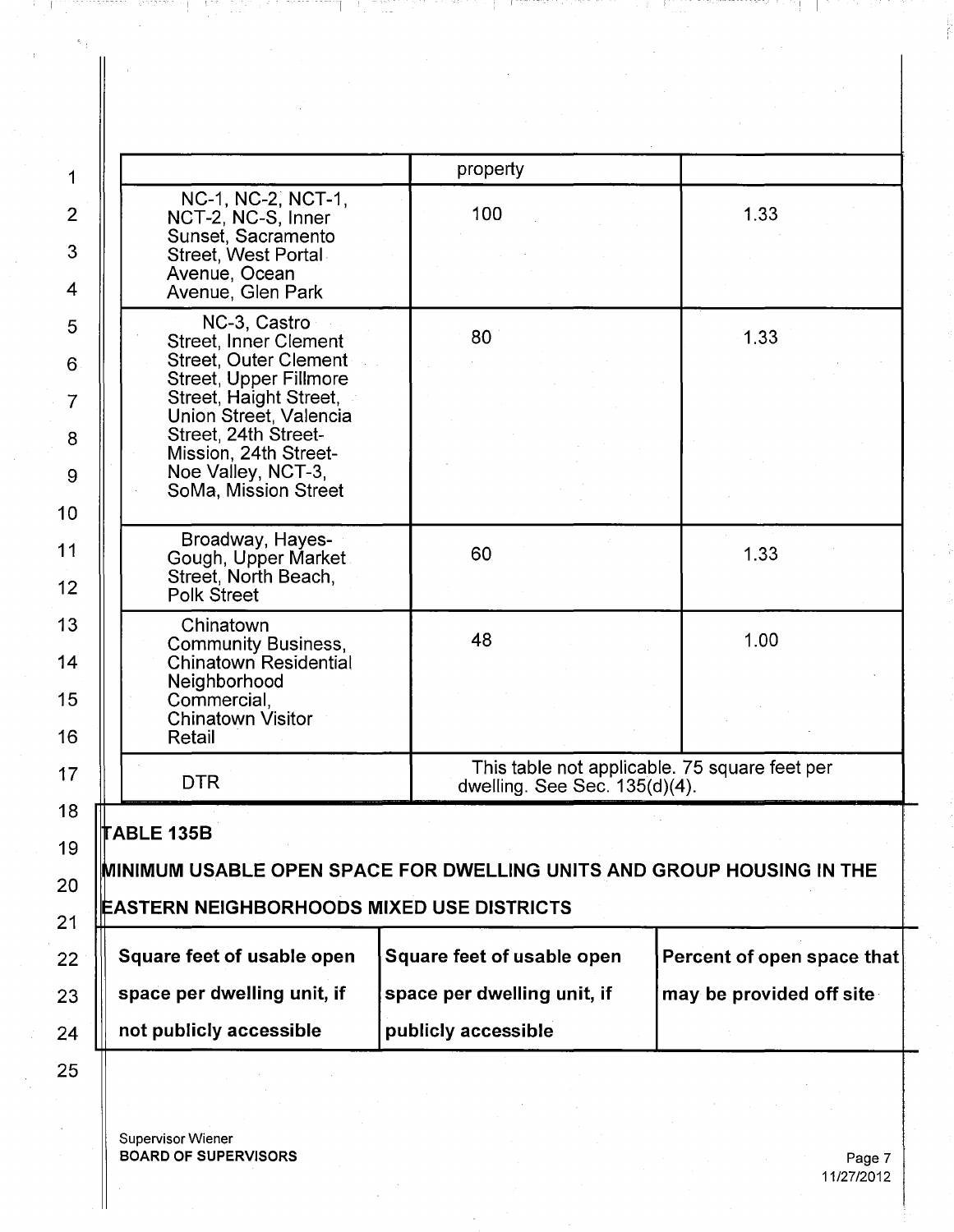| 80 square feet                                                                                     | 54 square feet                                                                             | 50%                                                                                                |
|----------------------------------------------------------------------------------------------------|--------------------------------------------------------------------------------------------|----------------------------------------------------------------------------------------------------|
| خض                                                                                                 |                                                                                            |                                                                                                    |
|                                                                                                    | Section 4. The San Francisco Planning Code is hereby amended by adding new                 |                                                                                                    |
| Section 140.1 435.4, to read as follows:                                                           |                                                                                            |                                                                                                    |
|                                                                                                    | <b>SEC. 140.1. COMMON AREA REQUIREMENT FOR EFFICIENCY DWELLING UNITS</b>                   |                                                                                                    |
| <u>WITH REDUCED SQUARE FOOTAGE.</u>                                                                |                                                                                            |                                                                                                    |
|                                                                                                    | Buildings with 20 or more Efficiency Dwelling Units with reduced square footage, as        |                                                                                                    |
|                                                                                                    | defined in Section 318 of this Code, shall include at least one common room for use by the |                                                                                                    |
|                                                                                                    |                                                                                            | residents. Such common room(s) may be used as study or reading rooms, shared kitchen or            |
|                                                                                                    |                                                                                            | dining facilities, media rooms, game rooms, fitness facilities, or similar uses appropriate to the |
|                                                                                                    | needs of residents. Interior common areas shall be of sufficient size to reasonably        |                                                                                                    |
|                                                                                                    | accommodate residents' needs, but in no event shall the area required be less than ten     |                                                                                                    |
| square feet per unit.                                                                              |                                                                                            |                                                                                                    |
|                                                                                                    | SEC. 135.4. INTERIOR COMMON AREAS FOR EFFICIENCY DWELLING UNITS WITH                       |                                                                                                    |
| <b>REDUCED SQUARE FOOTAGE.</b>                                                                     |                                                                                            |                                                                                                    |
| Buildings with 20 or more Efficiency Dwelling Units with reduced square footage, as                |                                                                                            |                                                                                                    |
| defined in Section 318 of this Code, shall include at least one common room for use by the         |                                                                                            |                                                                                                    |
| residents. Such common room(s) may be used as study or reading rooms, shared kitchen or            |                                                                                            |                                                                                                    |
| dining facilities, media rooms, game rooms, fitness facilities, or similar uses appropriate to the |                                                                                            |                                                                                                    |
|                                                                                                    | needs of residents. Interior common areas shall be of sufficient size to reasonably        |                                                                                                    |
|                                                                                                    |                                                                                            | accommodate residents' needs, but in no event shall the area required exceed ten square feet       |
| per unit.                                                                                          |                                                                                            |                                                                                                    |
|                                                                                                    |                                                                                            |                                                                                                    |
|                                                                                                    |                                                                                            |                                                                                                    |

Supervisor Wiener BOARD OF SUPERVISORS Page 8

 $\frac{1}{\sqrt{2}}$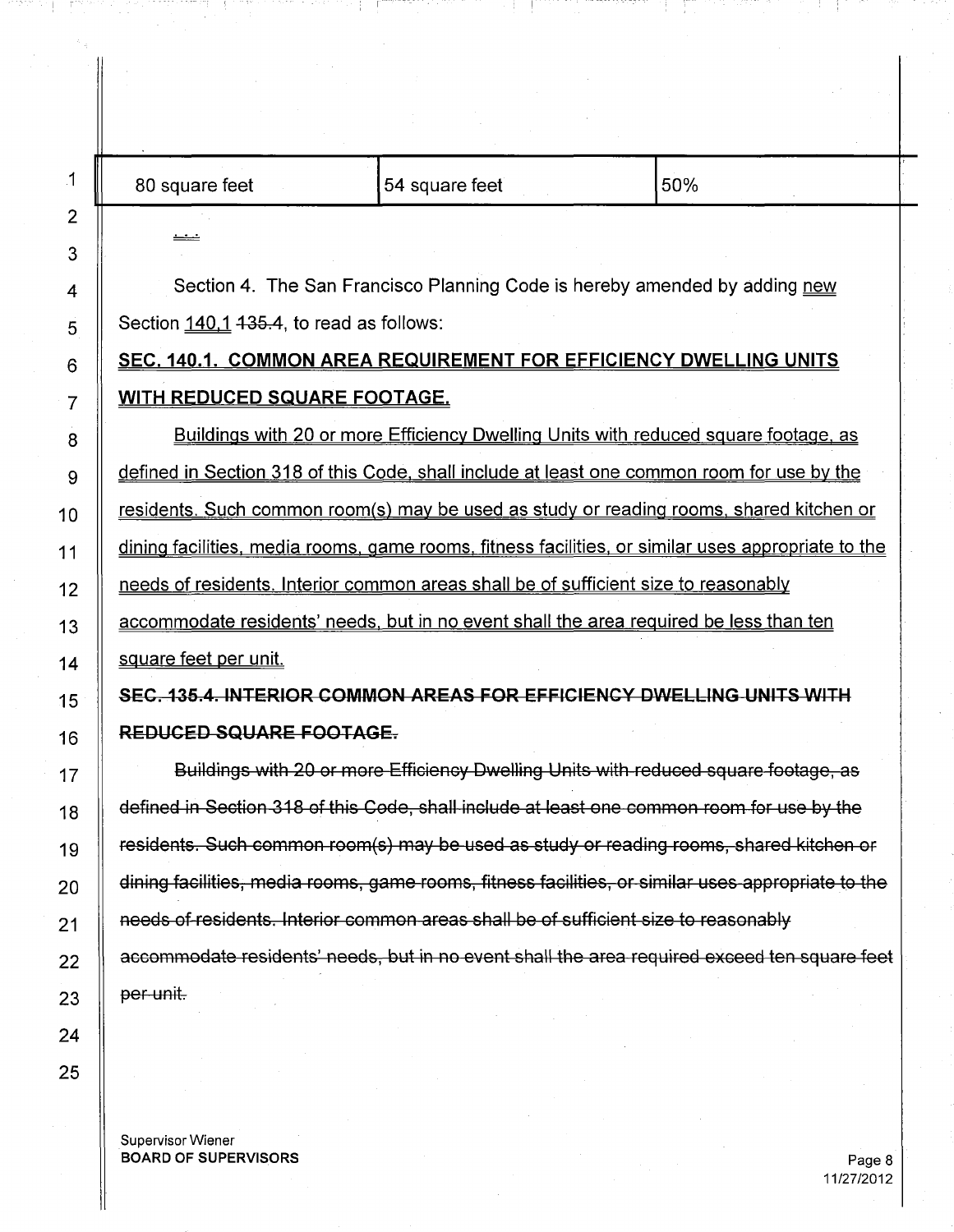1 Section 5. Effective Date. This ordinance shall become effective 30 days from the  $2 \parallel$  date of passage.

4 Section 6. This section is uncodified. In enacting this ordinance, the Board intends to **amend only those words, phrases, paragraphs, subsections, sections, articles, numbers, punctuation, charts, diagrams, or any other constituent part of the Planning Code that are Fig. 2** explicitly shown in this legislation as additions, deletions, Board amendment additions, and **Board amendment deletions in accordance with the "Note" that appears under the official title**  $9 \parallel$  of the legislation.

APPROVED AS TO FORM: DENNIS  $\Lambda$  HERRERA, City Attorney

10

11

12

13

14

15

16

17

18

19

20

21

22

23

24

25

3

By:

Supervisor Wiener BOARD OF SUPERVISORS **Page 9** 

A. BOYAJIAN

Deputy City Attorney

11/27/2012 originated at: n:\legana\as2012\1200244\00799242.doc revised on: 11/27/2012 - n:\Iegana\as2012\1200244\00810643.doc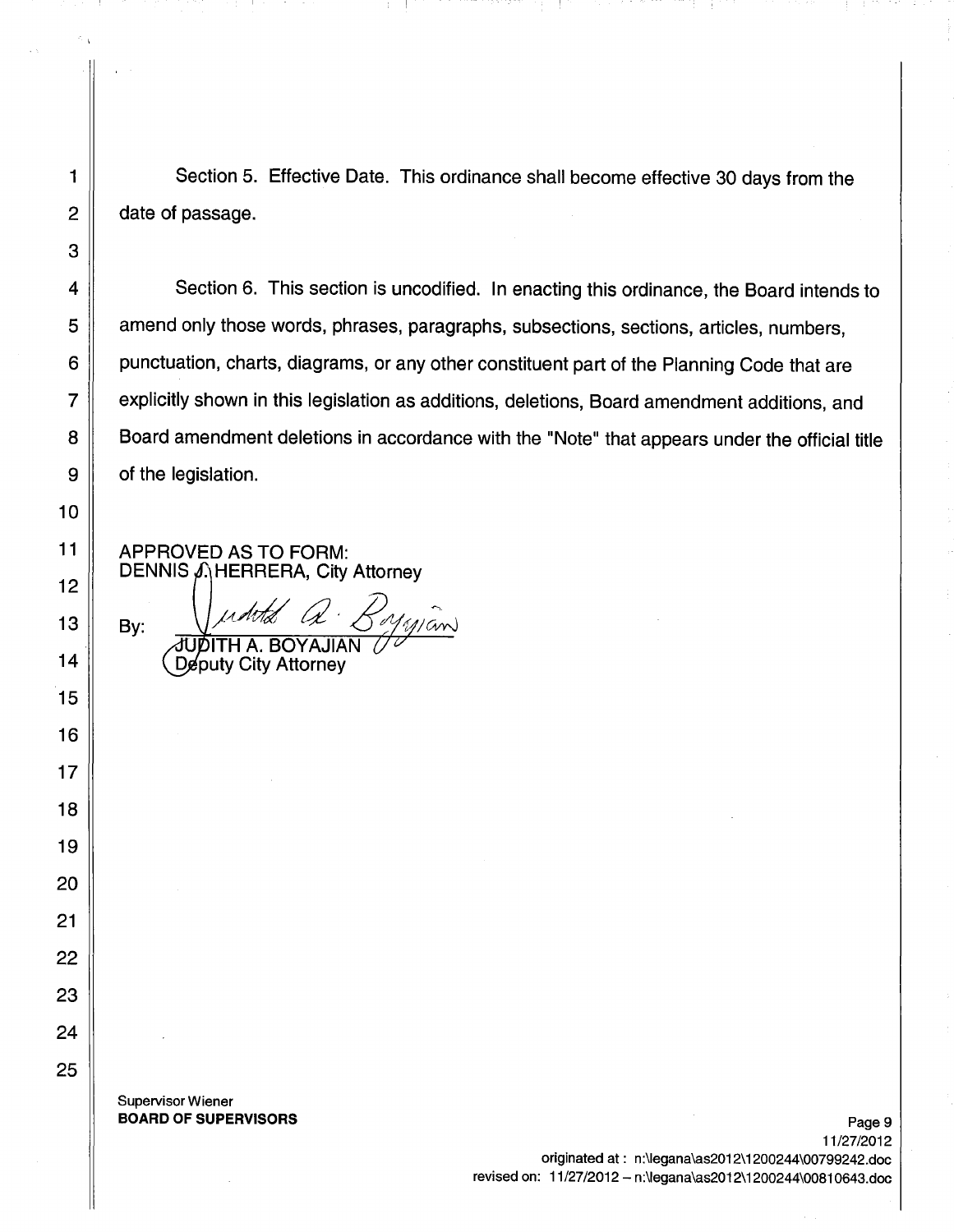

# **City and County of San Francisco Tails**

City Hall I Dr. Carlton B. Goodlett Place San Francisco, CA 94102-4689

## **Ordinance**

### **File Number:** 120996 **Date Passed:** December 04, 2012

Ordinance amending the San Francisco Planning Code by adding new Section 318 to put a cap on the number of Efficiency Dwelling Units, as defined in the Building Code, that can be constructed with reduced square footage unless the units are group housing, affordable housing, or student housing; amending Subsection 135(d) and adding new Section 140.1 to impose open space and common space requirements on Efficiency Dwelling Units with reduced square footage; and making environmental findings, Planning Code, Section 302 findings, and findings of consistency with the General Plan and the Priority Policies of Planning Code, Section 101.1.

November 19, 2012 Land Use and Economic Development Committee - AMENDED, AN AMENDMENT OF THE WHOLE BEARING NEW TITLE

November 19,2012 Land Use and Economic Development Committee - RECOMMENDED AS AMENDED AS A COMMITTEE REPORT

November 20, 2012 Board of Supervisors - AMENDED, AN AMENDMENT OF THE WHOLE BEARING NEW TITLE

Ayes: 11 - Avalos, Campos, Chiu, Ghu, Cohen, Elsbernd, Farrell, Kim, Mar, Olague and Wiener

November 20, 2012 Board of Supervisors - PASSED ONFIRST READING AS AMENDED

Ayes: 10 - Campos, Chiu, Chu, Cohen, Elsbernd, Farrell, Kim, Mar, Olague and Wiener Noes: 1 - Avalos

## December 04,2012 Board of Supervisors - FINALLY PASSED

Ayes: 11 - Avalos, Campos, Chiu, Chu, Cohen, Elsbernd, Farrell, Kim, Mar, Olague and Wiener